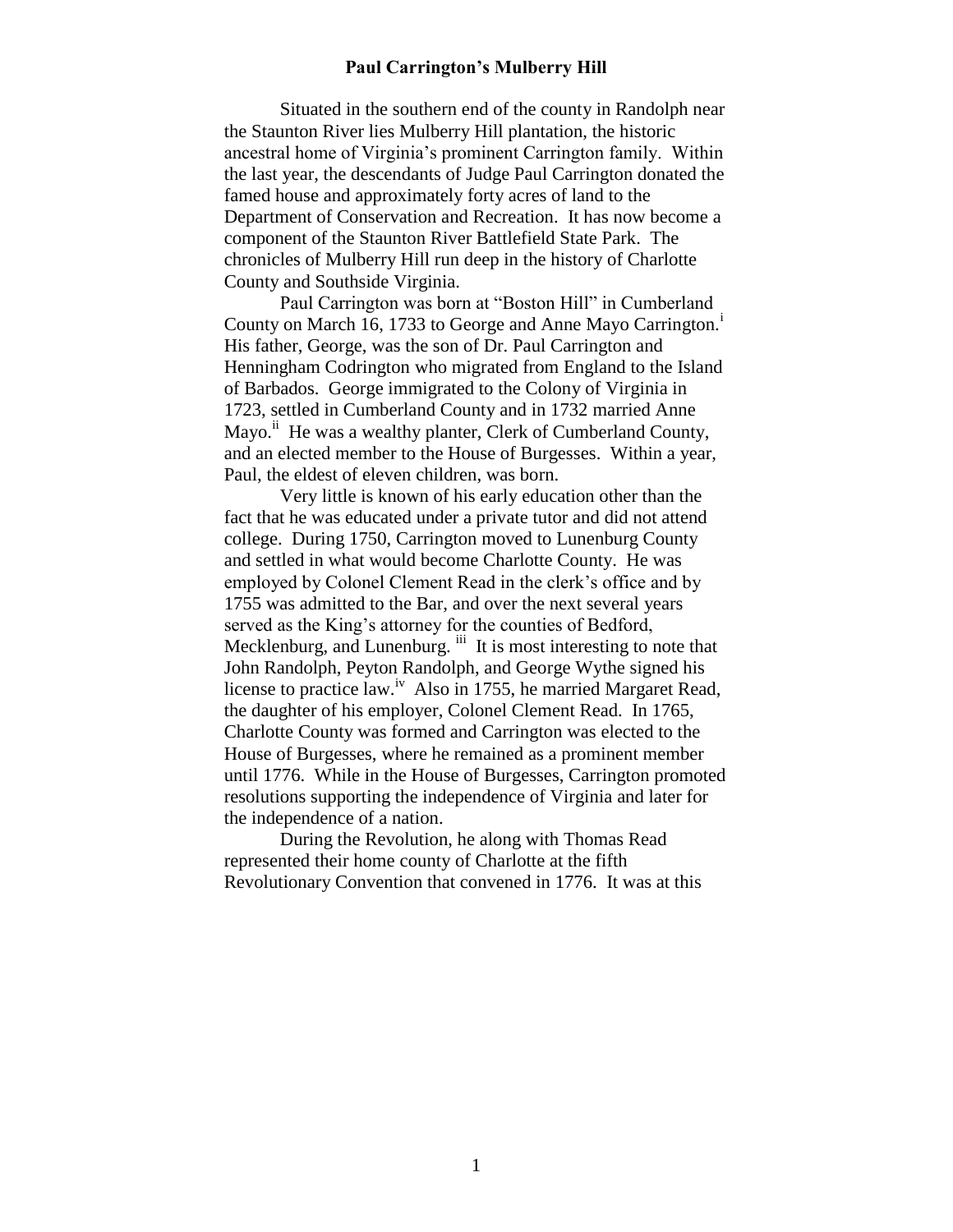Convention, that the delegates implemented a proposal that stated to "declare the United Colonies free and independent States, absolved from all allegiance to, or dependence upon, the crown or parliament of Great Britain". This resolution was quickly adopted by the General Congress, and it is directly reflected in the Declaration of Independence that would be signed less than two months later."<sup>vi</sup> Paul Carrington also played a vigorous role in the development of the Virginia Declaration of Rights, which assisted as a model for the Bill of Rights and the Constitution.

After Virginia established its own constitution as a sovereign state, Carrington was elected to the House of Delegates, and after two years was appointed as a bench member to the new judiciary, the Virginia General Court.<sup>vii</sup> He soon became the Chief Justice of the General Court in 1780. Viii During the Virginia Convention of June 1788, it is recorded that Carrington voted for the narrow ratification of the Federal Constitution. Shortly, a second constitution for the Commonwealth was written, and in 1789, the Virginia Court of Appeals was created where Carrington was "appointed as one of the five justices".<sup>ix</sup>

In 1807, he retired from public service by writing a letter of resignation to Governor William H. Cabell, which stated:

> "Having served my country for forty-two years, without intermission – twenty-nine of those years devoted to the judiciary department – and being now in the seventy-fifth year of my age, I think it time for me to retire from public business to the exalted station of a private citizen."<sup>x</sup>

Judge Carrington returned to Mulberry Hill to live out his last years as a "private citizen".

Mulberry Hill had been his beloved home as a young man. It was on October 1, 1755, that he married Margaret Read and settled to his Mulberry Hill plantation. Over the next several years, their union bore five children, but tragedy struck on May 1, 1766, when Margaret died. She is buried at Mulberry Hill. He is remembered as honoring her by stating; "she was the best of wives and a woman of innumerable virtues."<sup>xi</sup> Twenty-six years passed, and on March 6, 1792, he married Priscilla Sims, the daughter of David Sims and Lettice May of Halifax County.<sup>xii</sup> This marriage too was short lived as Priscilla died in 1803 at the early age of twenty-seven.<sup>xiii</sup> Despite the brevity of their marriage, six children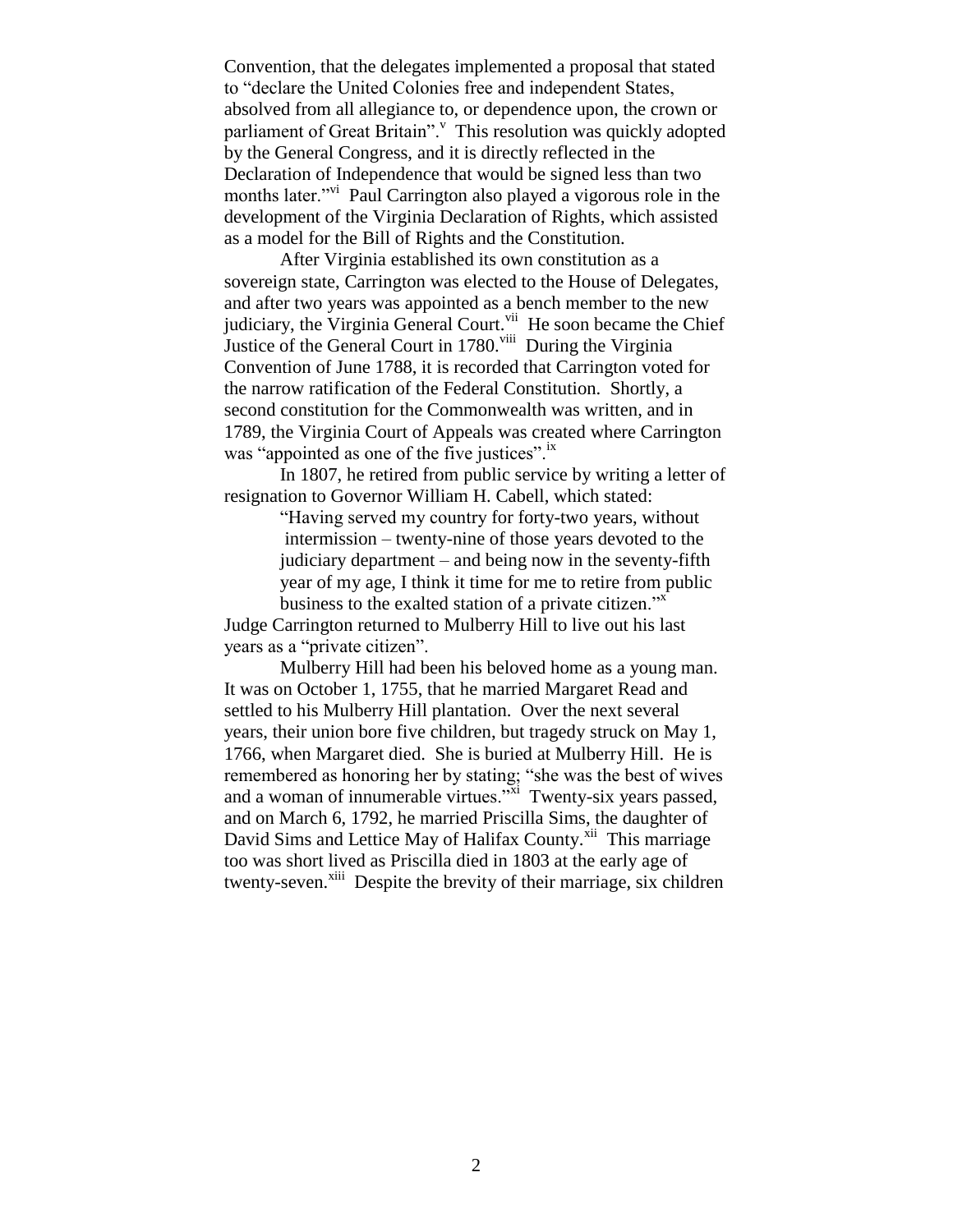were born and two passed away in their infancy. ${}^{xiv}$  She too was laid to rest on the grounds of the plantation.

A few years passed, and Carrington died on June 23, 1818. xv He had lived a successful life as a colonial planter, lawyer, and politician, who helped a colony gain its independence as well as help mold a new country. The *Richmond Enquirer* in its July 7, 1818 edition stated, "This venerable and highly respectable gentleman was perhaps the oldest of the few surviving Patriots who took an active part in the counsels of his country, in her first struggle for liberty and independence."<sup>xvi</sup> He was buried at his beloved Mulberry Hill between his two wives.

Mulberry Hill plantation continues to stand as a memorial to its famous forbearer. Carrington's descendants successively occupied the home until being officially added to the Staunton River Battlefield State Park in 2003. The estate produced "a number of family members that distinguished themselves as state legislators, business executives, lawyers, and Confederate officers."<sup>xvii</sup>

The history of the house and land began around 1755, when young Paul Carrington married Margaret Read, the daughter of Colonel Clement Read. It was from his father-in-law, that Carrington purchased 687 acres of land on the upper side of the Little Roanoke River. $^{xviii}$  It is presumed that the two-story frame house was built between 1756 and 1760. This estimate between 1756 and 1760 is assumed because on December 8, 1760 a separate deed claims Carrington was living on his own land at the time the document was recorded. This deed for an additional 12-½ acres states, "where said Carrington now lives….purchased of Clement Read."<sup>xix</sup> The original dwelling of Carrington in all probability only incorporated the middle gable-end portion of what is now the current structure. $X^X$ 

Around the 1830's, John Blair McPhail, the occupant of the house with twelve children would have been the probable candidate of building onto the house the single-bay, two-story wings that flank the middle gable-end section for additional space.<sup>xxi</sup> Some years later, the porch was converted with Doric columns and another addition was added but this time to the rear of the middle section, making the house into an almost uniform Tshape.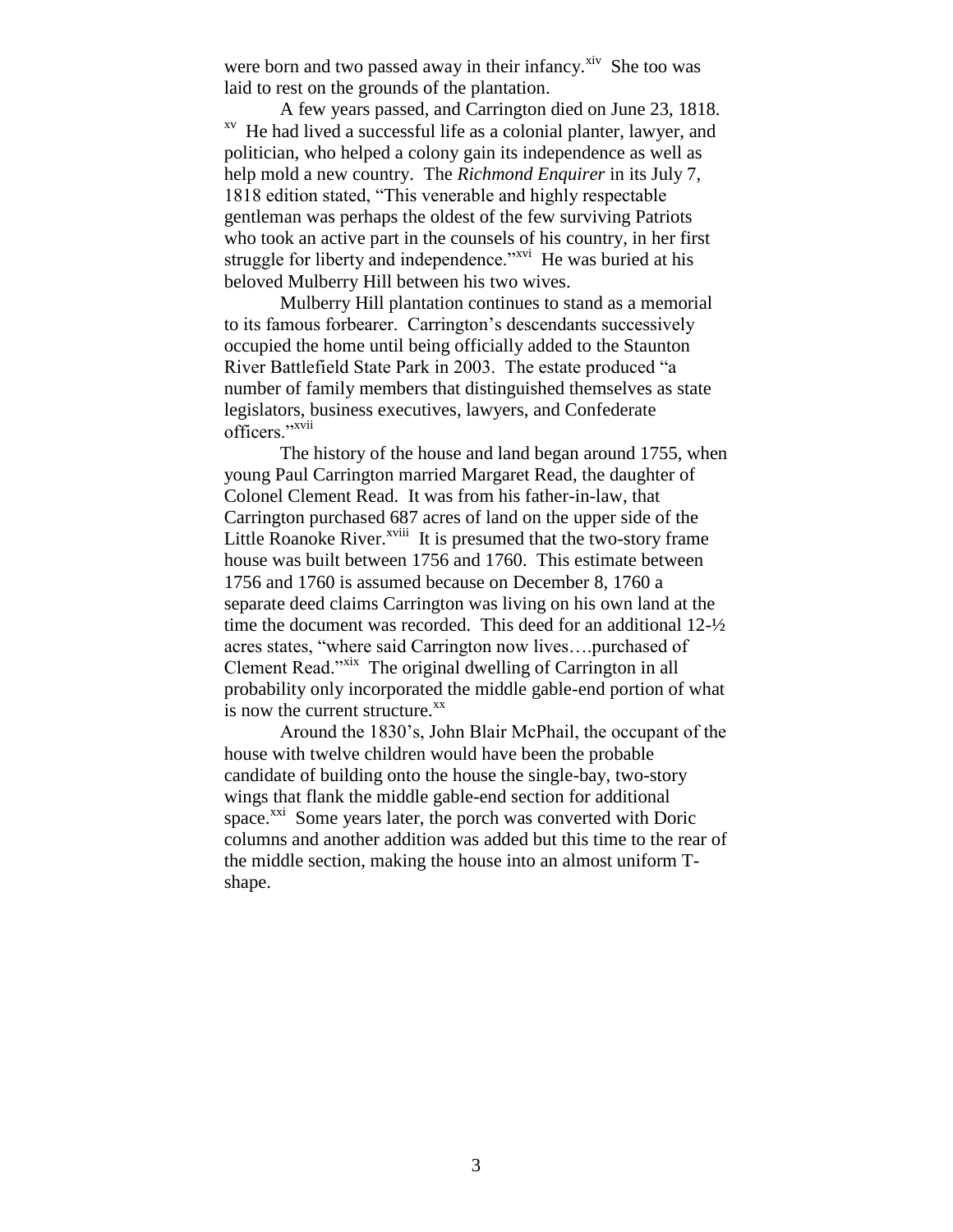Carrington continued to acquire additional acreage for his plantation, and by about the beginning of the Revolution Mulberry Hill consisted of approximately  $2,800$  acres.<sup>xxii</sup> The borders of the plantation extended from the Little Roanoke Creek down to the Staunton River as well as bordering much of the land of John Randolph. The estate derived the name "Mulberry Hill" from the endeavor to raise silk worms that feed on the overabundant mulberry trees located throughout the acres. The plantation in addition to acreage also contains a most unusual inclusive arrangement of outbuildings and dependencies that range from Judge Carrington's law office, slave quarters, a dairy, a smokehouse, and a spinning house. $^{xxi\hat{i}\hat{i}}$  These buildings add to the wealth and magnitude of the plantation due to the fact that they have not been altered or even moved to an alternate location.

The house and grounds of Mulberry Hill played a very important role in the June 26, 1864 Battle of Staunton River Bridge. It was at Mulberry Hill where Brigadier General James H. Wilson and his invading Union forces occupied the house and grounds as a headquarters and field hospital. Despite the threat of war and having her home temporarily taken, Mrs. John B. McPhail stood bravely before the assaulting Union forces and untruthfully informed them that there were no less than ten thousand Confederate forces assembled to defend the bridge. In actuality, there were approximately 938 men (642 of them were the infamous "old men and young boys" and 296 reserve forces) under Captain Benjamin Farinholt's command. These valiant men thwarted three advances to destroy the bridge by more than five thousand cavalry. By the end of the day, Staunton River Bridge, the focal point of the battle, had been spared; also as importantly, the occupying forces at Mulberry Hill withdrew and the house was saved.

Just as the grounds and outbuildings have enhanced the history of Southside Virginia, the interior of the home also has a most intriguing role for present and future generations. Inside the walls of Mulberry Hill lies another type of wealth and magnitude. The interior is believed to contain a great deal of the original  $18<sup>th</sup>$ century carpentry and architectural features. There is also a plethora of knowledge and information found inside the more than 5,000 separate documents of the family's papers that are safely archived at the Virginia Historical Society.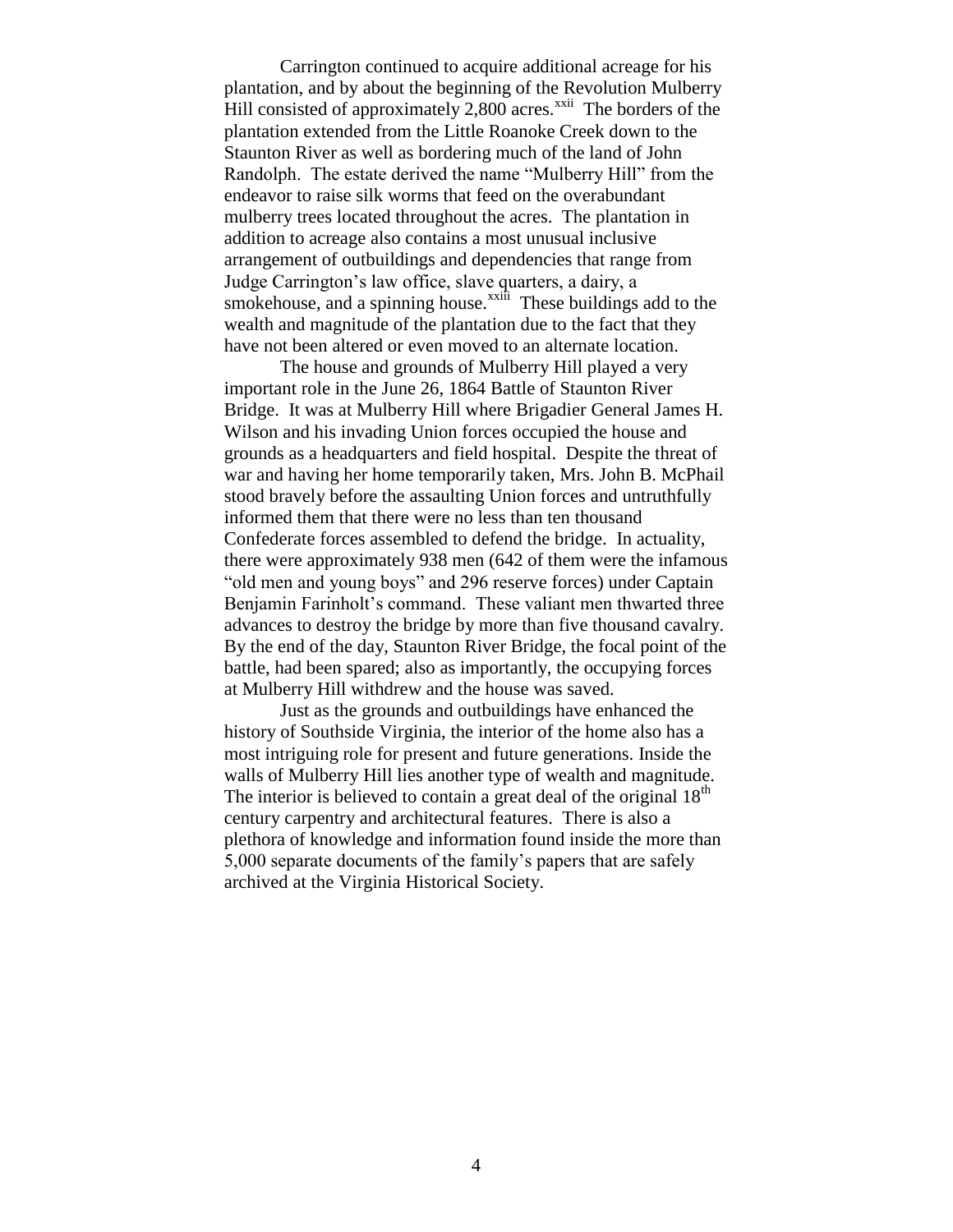Fortunately, the descendants of Judge Paul Carrington saw the need to preserve the life of a "successful colonial politician, lawyer, and planter who became a prominent figure in Virginia politics" during our nation's birth for future generations. $\frac{xxiv}{ }$  In May 2003, Mulberry Hill with forty acres of land was donated to the State Park; however, much work is needed to faithfully safeguard the house and grounds. Over the next several years, the house will undergo an extensive stabilization, renovation, and restoration effort. During this time, the house will be closed to the public, but hopes are to reopen the house as an interpretive educational tool.

With the acquisition of Mulberry Hill into the Staunton River Battlefield State Park, the legacy and accounts of the many occupants of Mulberry Hill plantation from the illustrious patriot Judge Paul Carrington to the heroic Mrs. John B. McPhail will be retold countless times to preserve the important history of Southside Virginia.